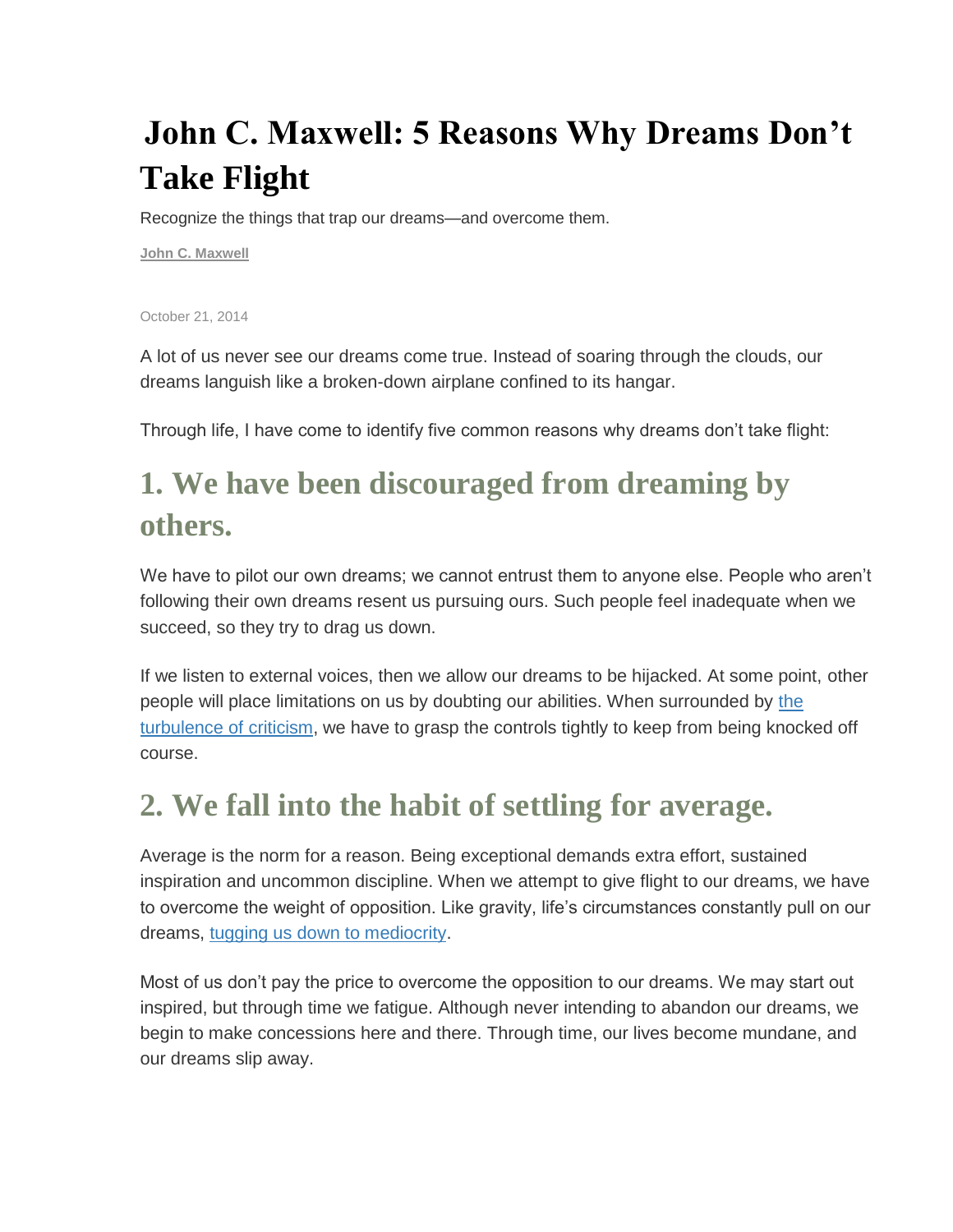## **3. We are hindered by past disappointments and hurts.**

In the movie *[Top Gun](http://www.amazon.com/gp/product/B0002WZTOI/ref=as_li_tl?ie=UTF8&camp=1789&creative=390957&creativeASIN=B0002WZTOI&linkCode=as2&tag=sm0fe-20&linkId=D7OFSMLFGUREUQNJ)*, Tom Cruise plays Maverick, a young, talented and cocky aviator who dreams of being the premier pilot in the U.S. Navy. In the film's opening scenes, Maverick showcases his flying ability but also displays a knack for pushing the envelope with regards to safety. Midway through the movie, Maverick's characteristic aggression spells disaster. His plane crashes, killing his best friend and co-pilot.

Although cleared of wrongdoing, the painful memory of the accident haunts Maverick. He quits taking risks and loses his edge. Struggling to regain his poise, he considers giving up on his dream. The incident nearly wrecks Maverick's career, but he eventually reaches within to find the strength to return to the sky.

Like Maverick, many of us live with the memory of failure embedded in our psyche. Perhaps a business we started went broke, or we were fired from a position of leadership. Disappointment is the gap that exists between expectation and reality, and all of us have encountered that gap. Failure is a necessary and natural part of life, but if we're going to attain our dreams, then, like Maverick, we have to summon the courage to deal with past hurts.

### **4. We lack the confidence needed to pursue our dreams.**

Dreams are fragile. They will be buffeted by assaults from all sides. As such, they must be supplied with the extra strength of [self-confidence.](http://www.success.com/article/the-business-of-self-esteem)

In Amelia Earhart's day, women were not supposed to fly airplanes. If she had lacked selfassurance, she never would have even attempted to be a pilot. Instead, Earhart confidently chased after her dream, and she was rewarded with both fulfillment and fame.

#### **5. We are missing the imagination to dream.**

For thousands of years, mankind traveled along the ground: by foot, by horse-and-buggy, by locomotive and eventually by automobile. Thanks to the dreams of Orville and Wilbur Wright, we now hop across oceans in a matter of hours. The imaginative brothers overcame ridicule